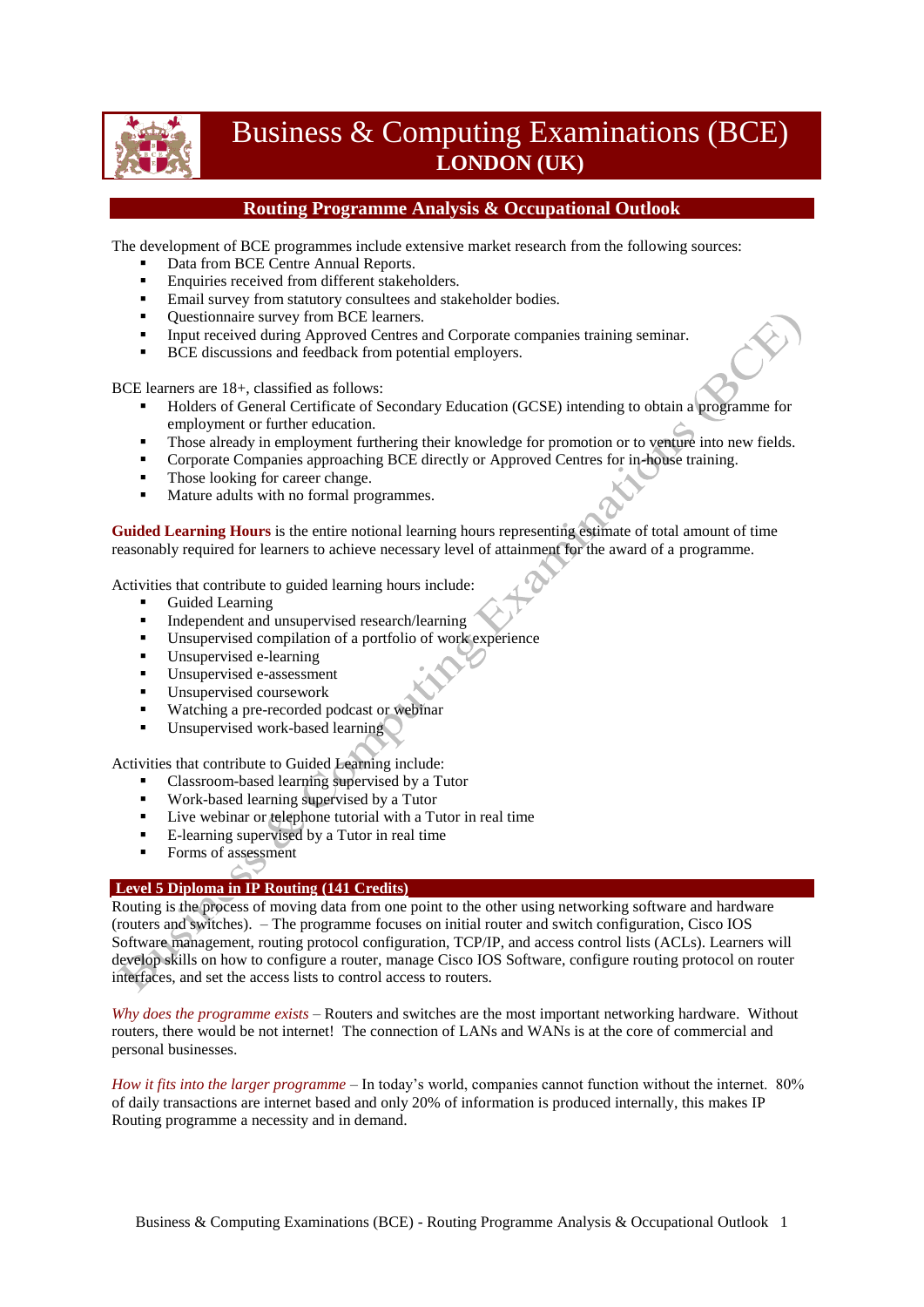*For whom it was designed* – This programme is designed for learners who complete the Certificate in Networking, Diploma in PC Engineering & Structured Cabling, Certificate/Diploma in Unix; Diploma in Windows Networking or holders of equivalent programme.

*How it will benefit learners* – A combination of knowledge in Networking and IP Routing make learners highly qualified and skilled, enhancing the chances of getting employment.

## *Units:*

- Technological Elements of Networks
- Internet Infrastructure
- IP Routing Technology
- Connecting Routing Devices
- Introduction to Telecommunications

[This programme is about Cisco basics. However, unlike well-known Microsoft products, Cisco hardware is not common to the ordinary person. Why is this? Have you ever seen a Cisco router/switch in a high street shop? This is one reason most think Cisco programme is different. All the above five units are meant to make one understand Cisco networking by viewing all routing technology through different angles – from routing in Windows (platform most familiar to many – until the point one realises they are looking at the same things and it is not that ………different!]

**Technological Elements of Networks** – it is impossible to visualise how one can be a Network Engieer without understanding underlying networking hardware, the technology involved, different types of networks, and what happens behind the scenes (as far as data transmission technology is concerned).

**Internet Infrastructure** – Without routers, there would be *no* Internet [full stop/period]! The Internet is largest network in the world and nobody owns it. But if network engineers who configure small to large independent networks [which end up forming the Internet] do not build long lasting, secure infrastructures – this largest network would be catastrophic!

**IP Routing Technology** - an umbrella term for the set of protocols that determine the path that data follows in order to travel across multiple networks from its source to its destination. Data is routed from its source to its destination through a series of routers, and across multiple networks. IP Routing protocols enable routers to build up a forwarding table that correlates final destinations with next hop addresses.

**Connecting Routing Devices** - There are several varieties of Cisco routers and switches. This programme relevant router models are the 2900, 3900, 7500, and 12000 series. Switch modes are the 3850, 4500, 6500 and 6800 series. Cisco routers enable the transportation and delivery of data over the internet. The switch connections all local LAN computers and hardware to the router.

| Unit                               | <b>Pre-requisite</b> | Core-requisite                     | <b>Total</b><br><b>Programmes</b><br><b>Time</b> | <b>Number</b><br>of<br><b>Credits</b> |
|------------------------------------|----------------------|------------------------------------|--------------------------------------------------|---------------------------------------|
| Technological                      | Knowledge in Windows | A pass or better in Certificate in | 200                                              | 20                                    |
| <b>Elements of Networks</b>        | Operating System.    | Networking or equivalence.         |                                                  |                                       |
| Internetwork                       | Knowledge in Windows | A pass or better in Certificate in | 240                                              | 24                                    |
| Infrastructure                     | Operating System.    | Networking or equivalence.         |                                                  |                                       |
| IP Routing                         | Knowledge in Windows | A pass or better in Certificate in | 240                                              | 24                                    |
| Technology                         | Operating System.    | Networking or equivalence.         |                                                  |                                       |
| <b>Connecting Routing</b>          | Knowledge in Windows | A pass or better in Certificate in | 300                                              | 30                                    |
| Devices                            | Operating System.    | Networking or equivalence.         |                                                  |                                       |
| Introduction to                    | Knowledge in Windows | A pass or better in Certificate in | 220                                              | 22                                    |
| Telecommunications                 | Operating System.    | Networking or equivalence.         |                                                  |                                       |
| Coursework (Project) for all units |                      |                                    | 210                                              | 21                                    |

**Introduction Telecommunications** – Internet and Telecommunication works hand in hand. Most importantly, today's technology integrates voice and data into one.

| <b>Rules of combination:</b> | All units are mandatory |
|------------------------------|-------------------------|
| <b>Age Group:</b>            | $18+$                   |
| <b>Programme Type:</b>       | Vendor/Industry         |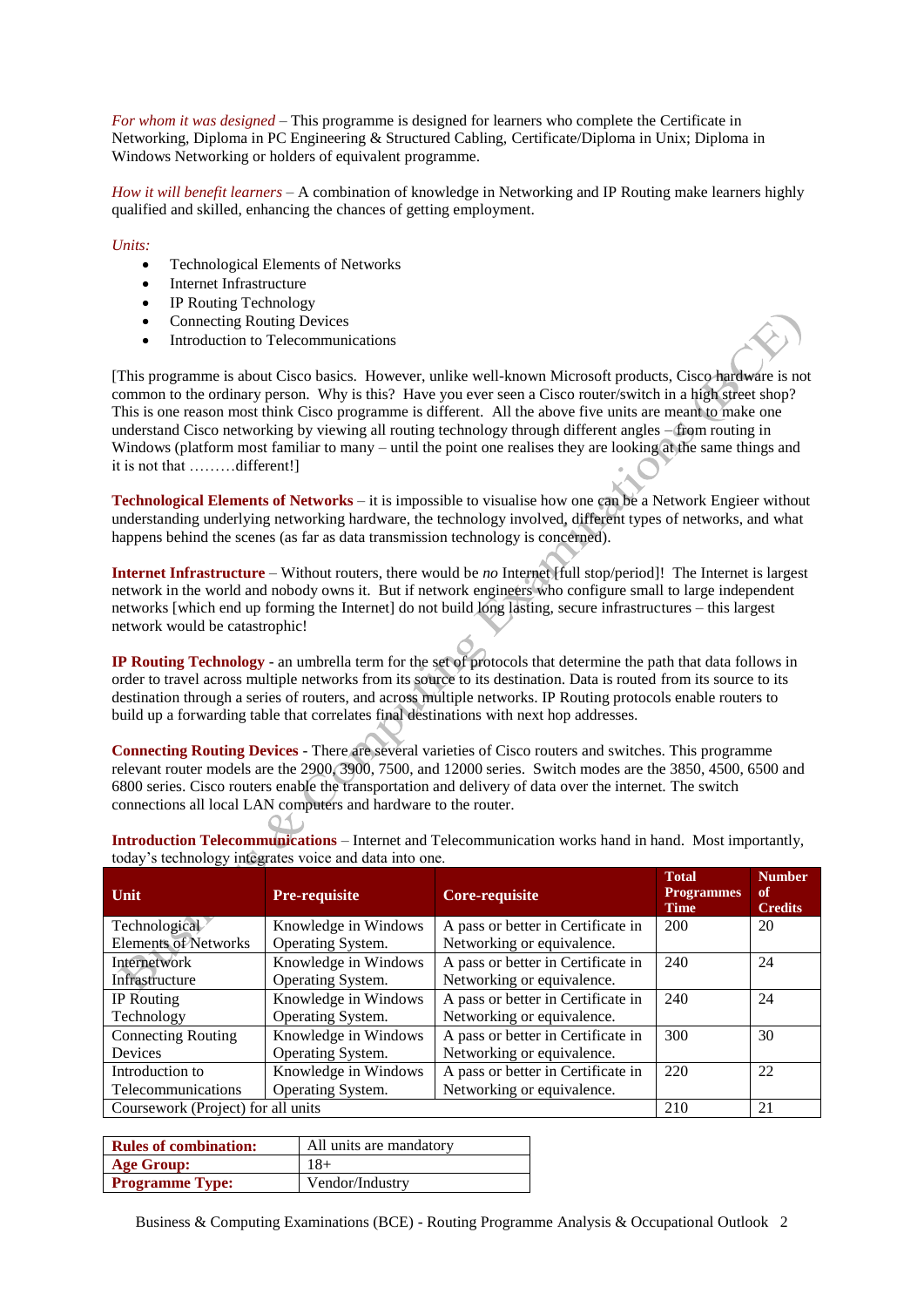Business & Computing Examinations (BCE)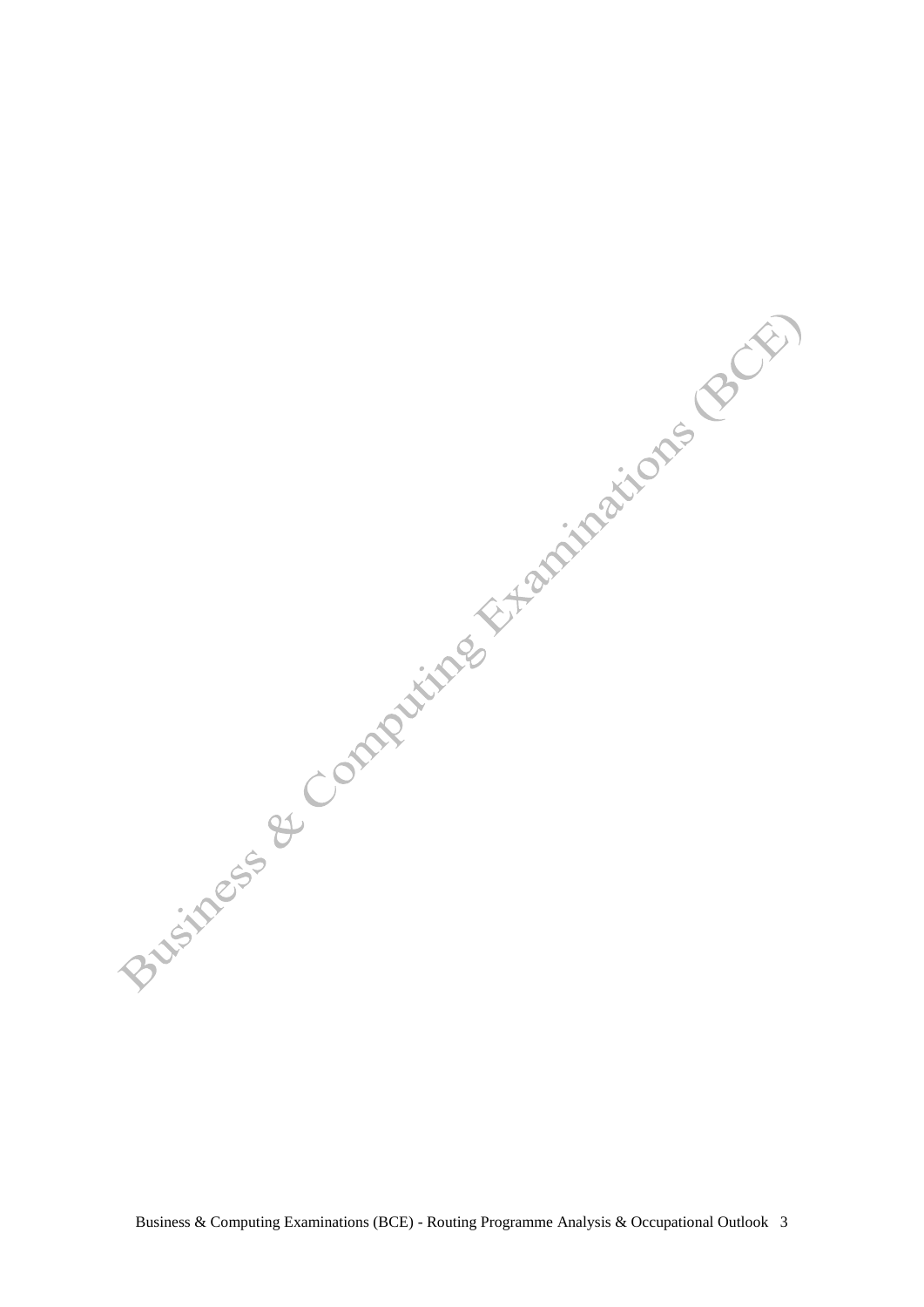|    |                                              |                |                 |                 | <b>Notional Learning Hours</b> |                   |                   |                  |
|----|----------------------------------------------|----------------|-----------------|-----------------|--------------------------------|-------------------|-------------------|------------------|
|    | <b>Unit Titles</b>                           | <b>Credits</b> | <b>Guided</b> / | Independent     | <b>Research</b>                | <b>Assessment</b> | <b>Coursework</b> | <b>Total</b>     |
|    |                                              |                | <b>Contact</b>  | <b>Learning</b> | <b>Activities /</b>            | (self/class)      |                   |                  |
|    |                                              |                | <b>Learning</b> |                 | <b>Group Work</b>              |                   |                   |                  |
| 01 | Network classifications and characteristics  | 2.0            |                 |                 |                                |                   |                   | 20               |
| 02 | <b>OSI</b> layers                            | 2.0            |                 |                 |                                |                   |                   | 20               |
| 03 | Ethernet network architecture                | 2.0            |                 |                 |                                |                   |                   | 20               |
| 04 | Network operating system features            | 2.0            |                 | n               |                                |                   |                   | 20               |
| 05 | Network protocols                            | 2.0            |                 |                 |                                |                   |                   | 20               |
| 06 | <b>Functional Network Connectivity (FNC)</b> | 2.0            |                 | n               |                                |                   |                   | 20               |
| 07 | Distributed and centralised computing        | 2.0            |                 |                 |                                |                   |                   | 20               |
| 08 | Network security policies and procedures     | 2.0            |                 |                 |                                |                   |                   | 20               |
| 09 | Network security tools                       | 2.0            |                 |                 |                                |                   |                   | 20               |
| 10 | Network print configuration                  | 2.0            | ∘               |                 |                                |                   |                   | $\underline{20}$ |
|    |                                              | <b>20.0</b>    | 80              |                 |                                |                   |                   | <b>200</b>       |
|    |                                              |                |                 |                 |                                |                   |                   |                  |

## **Technological Elements of Networks Learning Hours Information Sheet**

## **Internetwork Infrastructure Learning Hours Information Sheet**

|    |                                            |                |                 |                 | <b>Notional Learning Hours</b> |                   |                   |                  |
|----|--------------------------------------------|----------------|-----------------|-----------------|--------------------------------|-------------------|-------------------|------------------|
|    | <b>Unit Titles</b>                         | <b>Credits</b> | <b>Guided</b> / | Independent     | <b>Research</b>                | <b>Assessment</b> | <b>Coursework</b> | <b>Total</b>     |
|    |                                            |                | <b>Contact</b>  | <b>Learning</b> | <b>Activities /</b>            | (self/class)      |                   |                  |
|    |                                            |                | <b>Learning</b> |                 | <b>Group Work</b>              |                   |                   |                  |
| 01 | Connectivity and internetwork devices      | $2.0^{\circ}$  | 8               |                 |                                |                   |                   | 20               |
| 02 | LAN technologies, protocols and standards  | $2.0^\circ$    |                 |                 |                                |                   |                   | 20               |
| 03 | WAN technologies, topologies and protocols | 2.0            |                 |                 |                                |                   |                   | 20               |
| 04 | <b>Internet Protocol</b>                   | 2.0            |                 |                 |                                |                   |                   | 20               |
| 05 | Data Link Layer                            | 2.0            |                 |                 |                                |                   |                   | 20               |
| 06 | Routing technologies                       | 2.0            |                 |                 |                                |                   |                   | 20               |
| 07 | Network management tools and technologies  | 2.0            |                 |                 |                                |                   |                   | 20               |
| 08 | Voice and data integration                 | 2.0            |                 |                 |                                |                   |                   | 20               |
| 09 | Wireless technologies                      | 2.0            |                 |                 |                                |                   |                   | 20               |
| 10 | Network security technologies              | 2.0            |                 |                 |                                |                   |                   | 20               |
|    | Quality of Service (QoS) technologies      | 2.0            |                 |                 |                                |                   |                   | 20               |
| 12 | Network caching technologies               | 2.0            |                 | n               |                                |                   |                   | $\underline{20}$ |
|    |                                            | <b>24.0</b>    | 96              |                 |                                |                   |                   | <b>240</b>       |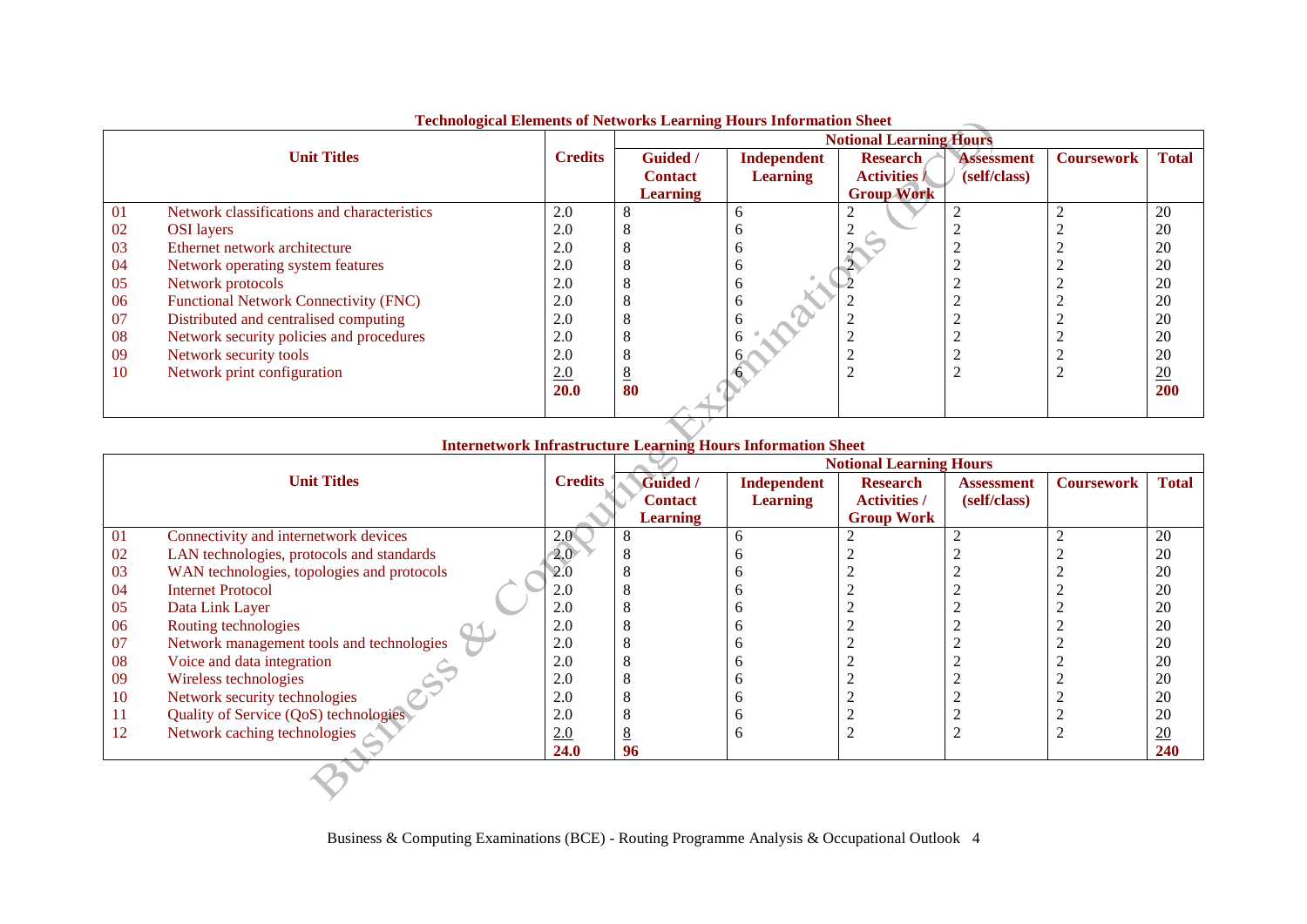|    |                                                           |                | In Avuung Teenhology Eeurinng Hours Information Sheet |                 |                                |                   |                   |                  |
|----|-----------------------------------------------------------|----------------|-------------------------------------------------------|-----------------|--------------------------------|-------------------|-------------------|------------------|
|    |                                                           |                |                                                       |                 | <b>Notional Learning Hours</b> |                   |                   |                  |
|    | <b>Unit Titles</b>                                        | <b>Credits</b> | Guided /                                              | Independent     | Research                       | <b>Assessment</b> | <b>Coursework</b> | <b>Total</b>     |
|    |                                                           |                | <b>Contact</b>                                        | <b>Learning</b> | <b>Activities /</b>            | (self/class)      |                   |                  |
|    |                                                           |                | <b>Learning</b>                                       |                 | <b>Group Work</b>              |                   |                   |                  |
| 01 | <b>OSI</b> layer model                                    | 2.0            | 8                                                     | n               |                                |                   |                   | 20               |
| 02 | Internet Protocol (IP)                                    | 2.0            |                                                       |                 |                                |                   |                   | 20               |
| 03 | IP routing process                                        | 2.0            |                                                       |                 |                                |                   |                   | 20               |
| 04 | Routing table functionality                               | 2.0            |                                                       | n               |                                |                   |                   | 20               |
| 05 | Routing algorithms                                        | 2.0            |                                                       | n               |                                |                   |                   | 20               |
| 06 | Windows and Cisco routing environments                    | 2.0            |                                                       |                 |                                |                   |                   | 20               |
| 07 | <b>Routing Information Protocol (RIP)</b>                 | 2.0            |                                                       |                 |                                |                   |                   | 20               |
| 08 | <b>Interior Gateway Routing Protocol (IGRP)</b>           | 2.0            |                                                       |                 |                                |                   |                   | 20               |
| 09 | <b>Enhanced Interior Gateway Routing Protocol (EIGRP)</b> | 2.0            |                                                       |                 |                                |                   |                   | 20               |
| 10 | Open Shortest Path First (OSPF)                           | 2.0            |                                                       |                 |                                |                   |                   | 20               |
| 11 | <b>Border Gateway Protocol (BGP)</b>                      | 2.0            | 8                                                     |                 |                                |                   |                   | 20               |
| 11 | Multipath routing                                         | 2.0            | 8                                                     |                 |                                |                   |                   | $\underline{20}$ |
|    |                                                           | 24.0           | 96                                                    |                 |                                |                   |                   | 240              |

#### **IP Routing Technology Learning Hours Information Sheet**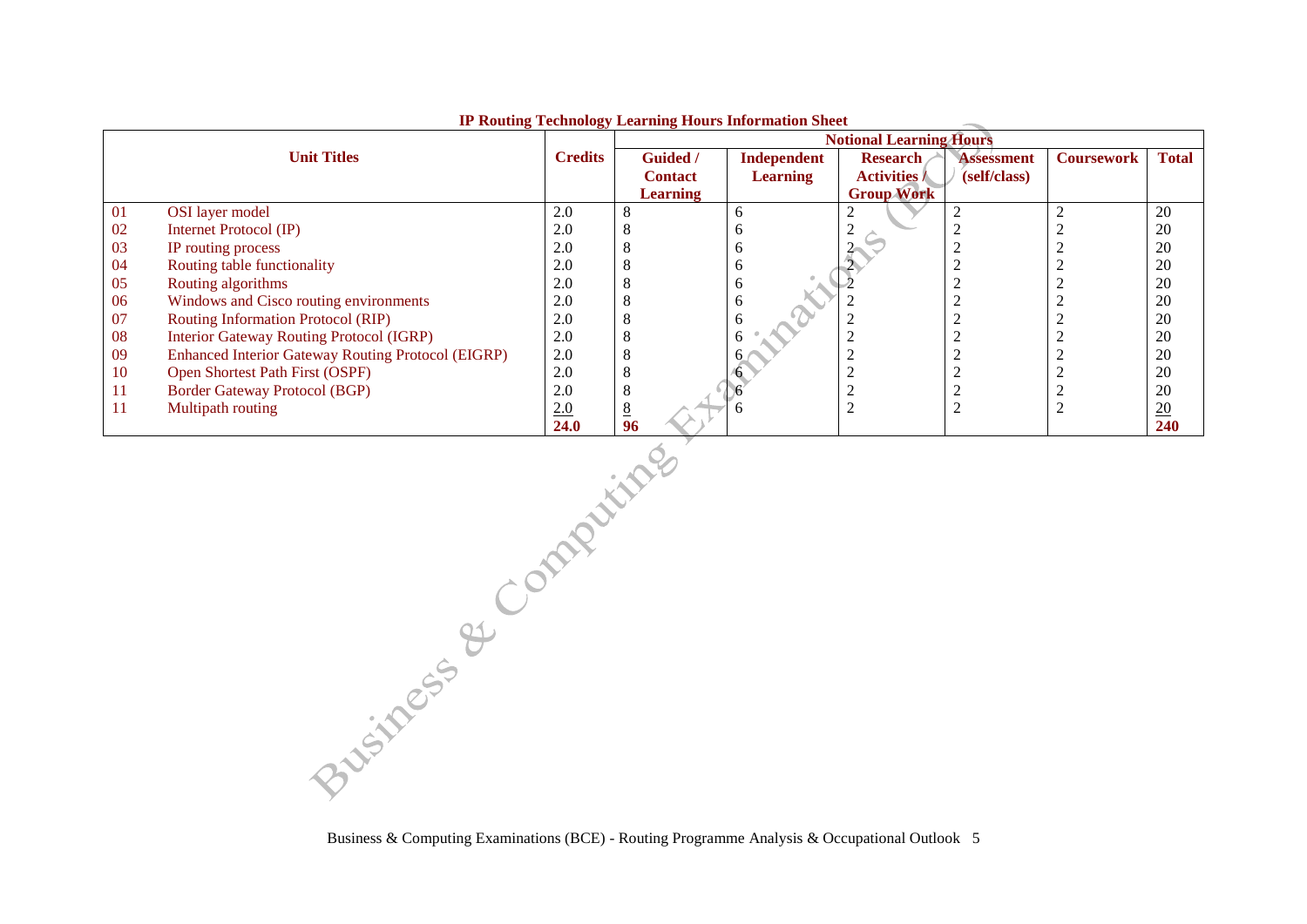|    |                                                        |                | connecting requiring Beviews Beathing requisition matter sheet |                 | <b>Notional Learning Hours</b> |                   |                   |                  |
|----|--------------------------------------------------------|----------------|----------------------------------------------------------------|-----------------|--------------------------------|-------------------|-------------------|------------------|
|    | <b>Unit Titles</b>                                     | <b>Credits</b> | <b>Guided</b> /                                                | Independent     | <b>Research</b>                | <b>Assessment</b> | <b>Coursework</b> | <b>Total</b>     |
|    |                                                        |                | <b>Contact</b>                                                 | <b>Learning</b> | <b>Activities</b> /            | (self/class)      |                   |                  |
|    |                                                        |                | <b>Learning</b>                                                |                 | <b>Group Work</b>              |                   |                   |                  |
| 01 | Network topology                                       | 2.0            |                                                                | 6               |                                |                   |                   | 20               |
| 02 | <b>TCP/IP</b>                                          | 2.0            |                                                                |                 |                                |                   |                   | 20               |
| 03 | IP Addressing                                          | 2.0            |                                                                |                 |                                |                   |                   | 20               |
| 04 | Cisco router interfaces                                | 2.0            |                                                                |                 |                                |                   |                   | 20               |
| 05 | Configuring Cisco router interfaces                    | 2.0            |                                                                | 6               |                                |                   |                   | 20               |
| 06 | Configuring Routing Information Protocol (RIP)         | 2.0            |                                                                |                 |                                |                   |                   | 20               |
| 07 | Configuring Interior Gateway Routing Protocol (IGRP)   | 2.0            |                                                                |                 |                                |                   |                   | 20               |
| 08 | Configuring Enhanced Interior Gateway Routing Protocol | 2.0            |                                                                |                 |                                |                   |                   | 20               |
|    | (EIGRP)                                                |                |                                                                |                 |                                |                   |                   |                  |
| 09 | Configuring Open Shortest Path First (OSPF)            | 2.0            |                                                                |                 |                                |                   |                   | 20               |
| 10 | Configuring Network Address Translation (NAT)          | 2.0            |                                                                |                 |                                |                   |                   | 20               |
| 11 | <b>Configuring Access Control Lists</b>                | 2.0            |                                                                |                 |                                |                   |                   | 20               |
| 11 | Layer 2 switching                                      | 2.0            |                                                                |                 |                                |                   |                   | 20               |
| 12 | Configuring layer 2 switching                          | 2.0            |                                                                |                 |                                |                   |                   | 20               |
| 13 | Spanning Tree Protocol (STP)                           | 2.0            |                                                                | h               |                                |                   |                   | 20               |
| 14 | Virtual LAN (VLAN), VLAN Trunking Protocol (VTP)       | 2.0            |                                                                | 6               | $\overline{2}$                 |                   |                   | 20               |
|    | and Inter-VLAN routing                                 |                |                                                                |                 |                                |                   |                   |                  |
| 15 | WAN terminology, connection technologies and protocols | 2.0            |                                                                | 6               | $\overline{2}$                 |                   | 2                 | $\underline{20}$ |
|    |                                                        | 30             | 120                                                            |                 |                                |                   |                   | 300              |

**Connecting Routing Devices Learning Hours Information Sheet**

Business & Computing Examinations (BCE) - Routing Programme Analysis & Occupational Outlook 6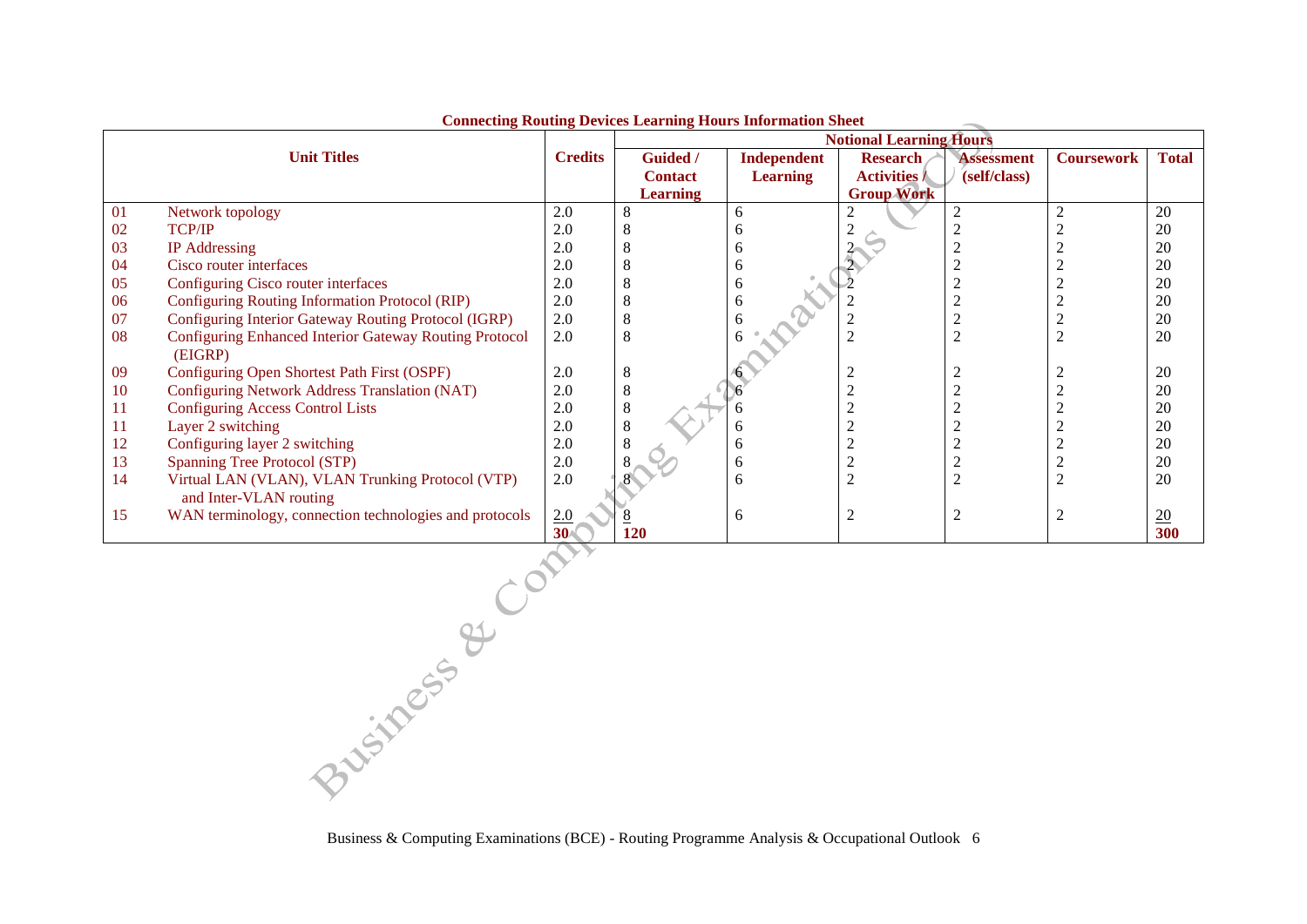|           | mu ouuchon to Telecommunication mearning from 5 milof mation sheet |                |                    |                 | <b>Notional Learning Hours</b> |                   |                   |                  |
|-----------|--------------------------------------------------------------------|----------------|--------------------|-----------------|--------------------------------|-------------------|-------------------|------------------|
|           | <b>Unit Titles</b>                                                 | <b>Credits</b> | <b>Guided</b> /    | Independent     | <b>Research</b>                | <b>Assessment</b> | <b>Coursework</b> | <b>Total</b>     |
|           |                                                                    |                | <b>Contact</b>     | <b>Learning</b> | <b>Activities /</b>            | (self/class)      |                   |                  |
|           |                                                                    |                | <b>Learning</b>    |                 | <b>Group Work</b>              |                   |                   |                  |
| 01        | Telecommunication technologies                                     | 2.0            | Ō                  |                 |                                |                   |                   | 20               |
| 02        | Telecommunication protocols and processes                          | 2.0            |                    |                 |                                |                   |                   | 20               |
| 03        | Data communication standards                                       | 2.0            | ◠                  |                 |                                |                   |                   | 20               |
| -04       | Telecommunication inter-connections                                | 2.0            | Ō                  |                 |                                |                   |                   | 20               |
| 05        | Digital data transmission                                          | 2.0            | ◠                  |                 |                                |                   |                   | 20               |
| 06        | Synchronous digital hierarchy                                      | 2.0            | Λ                  |                 |                                |                   |                   | 20               |
| 07        | <b>ITU-T</b> standards                                             | 2.0            |                    |                 |                                |                   |                   | 20               |
| -08       | Layer 2 and layer 3 routing                                        | 2.0            |                    |                 |                                |                   |                   | 20               |
| -09       | High-speed optical transmission systems                            | 2.0            |                    |                 |                                |                   |                   | 20               |
| <b>10</b> | Voice over Packet networks                                         | 2.0            |                    |                 |                                |                   |                   | 20               |
| -11       | Mobile and wireless protocols                                      | 2.0            | $\overline{\circ}$ |                 |                                |                   |                   | $\underline{20}$ |
|           |                                                                    | <b>22.0</b>    | 88                 |                 |                                |                   |                   | 220              |

#### **Introduction to Telecommunication Learning Hours Information Sheet**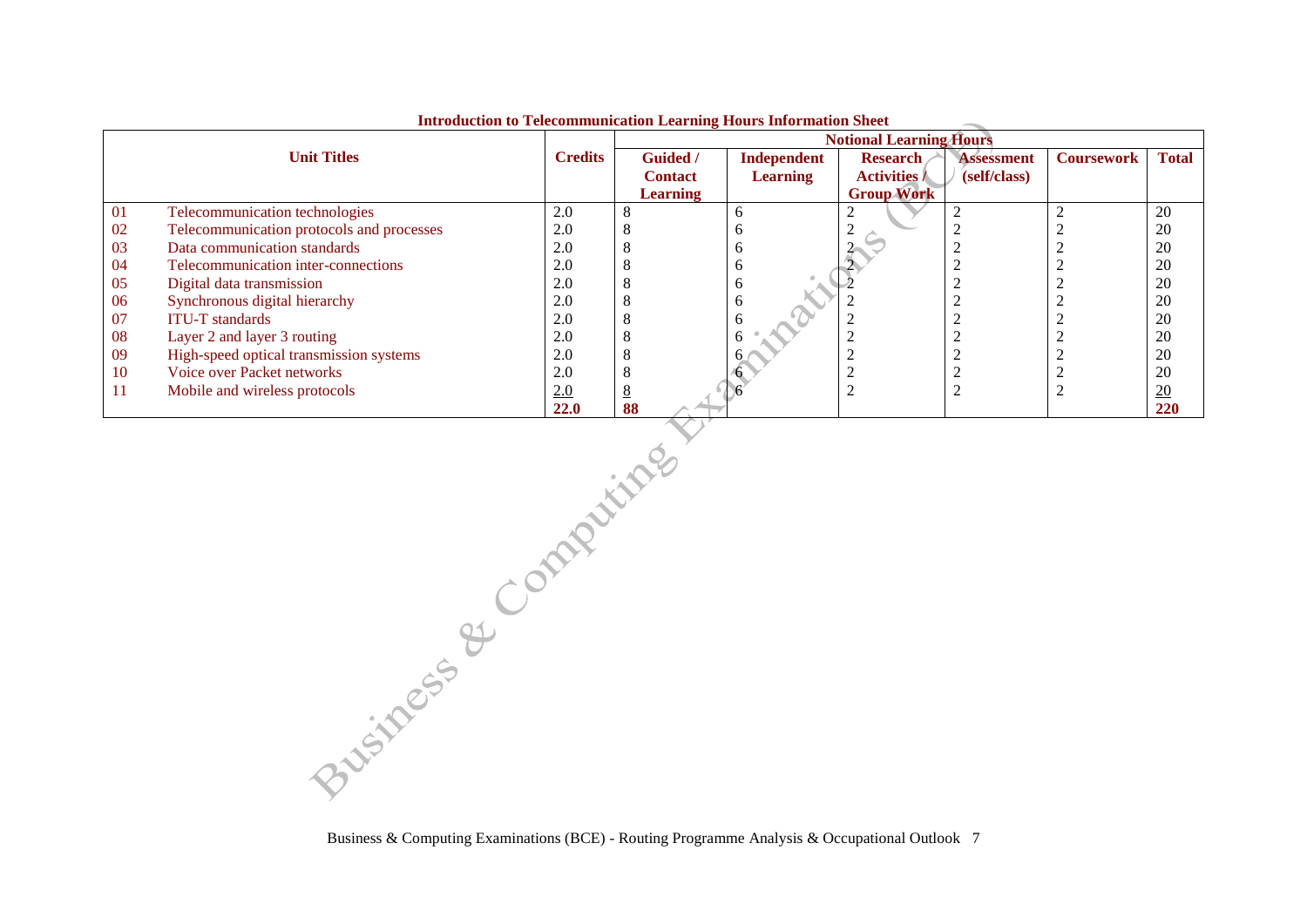#### **Level 6 Advanced Diploma in Routing & Switching (151 Credits)**

Studying routing and switching allow learners to learn the basic function of networks and communications, giving them essential skills to plan, coordinate, and execute various security measures and procedures. The routing and switching programme also make use of the principles of LAN/WAN, routers, switches and other information technologies to build and maintain networks. Network engineer specialists can work in a variety of attractive positions and may also choose to specialise in their field.

*Why does the programme exists* – The programme focuses on development of knowledge and skills needed in setting up and configuring routers and switches. The internet created a new online/commercial system for different groups/interests. The improvement in technology regarding communication is a linchpin of international business. The ability to instantaneously communicate with a manager in China to install software from London, for example, allow companies to expand overseas. This is all possible because of multicasting – configured through routers and switches – yet there are very few Routing and Switching Engineers!

*How it fits into the larger programme* – Routers and switches are complicated network hardware equipment, yet their use is utterly important. Moving data locally, nationally and internationally is the norm in today's information world, hence knowledge of routing and switching hardware cannot be over stated.

*For whom it was designed* – The Level 6 Advanced Diploma in Routing & Switching is suitable for learners who have completed the Level 5 Diploma in IP Routing.

*How it will benefit learners* – Becoming a Network Engineer is only one option after completing the programme. There are many opportunities for skilled routing and switching personnel. Learners trained in these effective technological skills remain competitive and enable organisations to operate smoothly in the current business environment.

#### *Units:*

- Advanced IP Routing
- Switching
- Advanced LAN, WAN & Switching Configuration
- Telephone Signalling Systems Technologies
- Fibre Optic Technology

**Advanced IP Routing** – analysing major routing protocols, including EIGRP. OSPF, IS-IS and BGP. The advanced IP routing also looks at configuring routers routing between different protocols and IPv6.

**Switching** - A switch is used in a wired network to connect Ethernet cables from a number of devices together. The switch allows each device to talk to the others. (Switches are not used in networks with only wireless connections, since network devices such as routers and adapters communicate directly with one another, with nothing in between). Although one can use the ports on the back of a router or modem to connect a few Ethernet devices together, depending on the model, switches have a number of advantages: (i) switches allow dozens of devices to connect; (ii) switches keep traffic between two devices from getting in the way of other devices using the same network; (iii) switches allow control of who has access to various parts of the network; (iv) switches allow one to monitor usage; (v) switches allow communication (within a network) that's even faster than the Internet; (vi) high-end switches have pluggable modules to tailor them to network needs.

**Advanced LAN, WAN & Switching Configuration**– Knowledge on setting up internal and external connections and the security aspects is vital.  $\frac{3}{4}$  of an organisation's communications is with external entity, hence if routing and switching hardware are not designed and configured efficiently, organisation's communication with the outside world will not be possible; leading to losses. Network Engineers need to be able to monitor, control and analyse a routed network. Networks go down, hardware fail and security needs to be maintained.

**Telephone Signalling Systems Technologies** – as seen above, ¾ of the organisation information is with the outside world and this done through telephones, hence knowledge of the telephone signalling technologies should be on the forefront. The programme looks at the telephone signalling protocols and how they are implemented.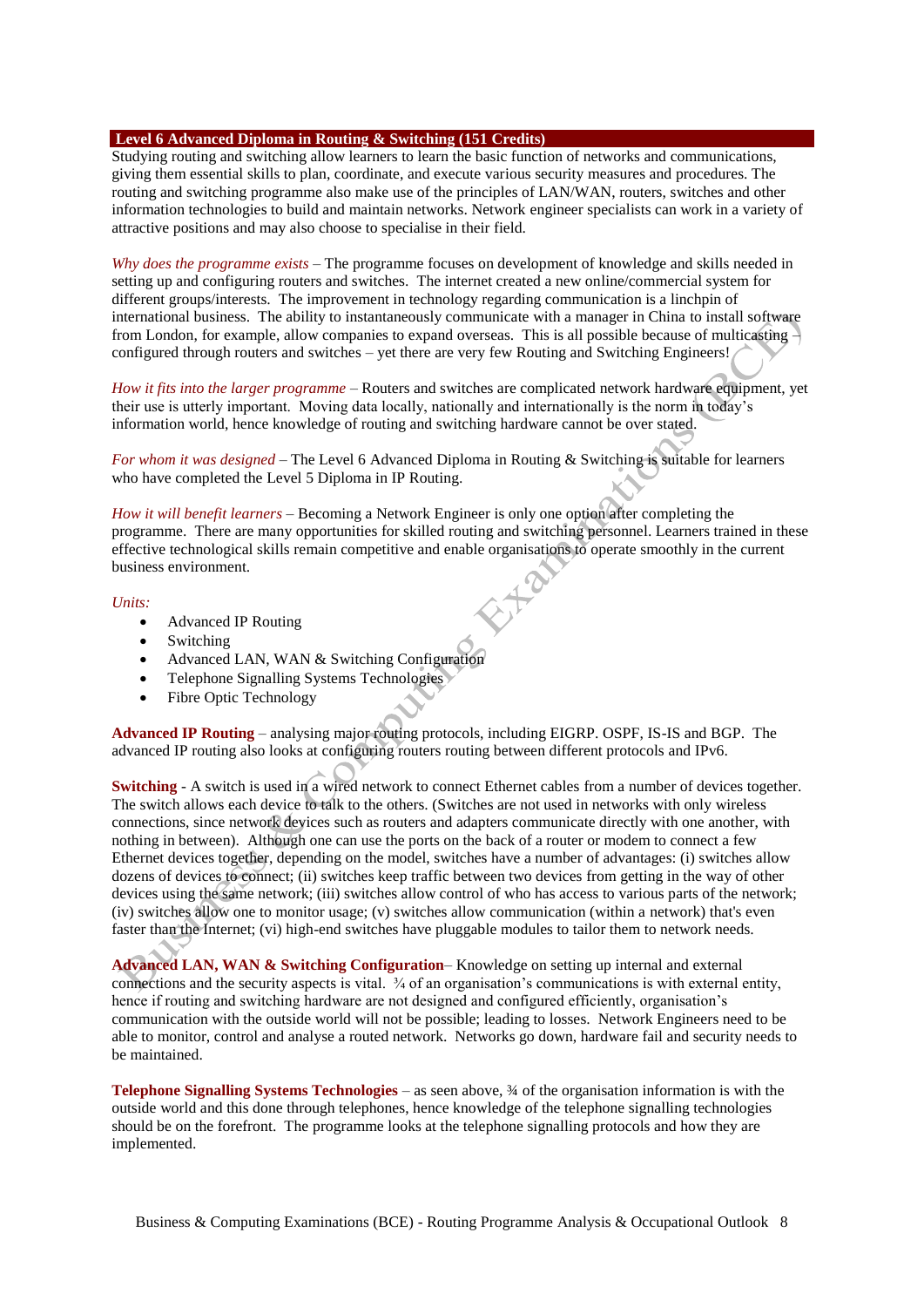**Fibre Optic Technology** – copper has limitations, hence the world has a newer and better technology; *fiber*. Like it or not, fibre technology is important in networking.

| Unit                                                  | <b>Pre-requisite</b>  | Core-requisite                                               | <b>Total</b><br><b>Programmes</b><br><b>Time</b> | <b>Number</b><br>of<br><b>Credits</b> |
|-------------------------------------------------------|-----------------------|--------------------------------------------------------------|--------------------------------------------------|---------------------------------------|
| <b>Advanced IP Routing</b>                            | Networking knowledge. | A pass or higher in Diploma<br>in IP Routing or equivalence. | 220                                              | 22                                    |
| Switching                                             | Networking knowledge. | A pass or higher in Diploma<br>in IP Routing or equivalence. | 220                                              | 22                                    |
| Advanced LAN, WAN &<br><b>Switching Configuration</b> | Networking knowledge. | A pass or higher in Diploma<br>in IP Routing or equivalence. | 320                                              | 32                                    |
| Telephone Signalling<br><b>System Technologies</b>    | Networking knowledge. | A pass or higher in Diploma<br>in IP Routing or equivalence. | 220                                              | 22                                    |
| Fibre Optic Technology                                | Networking knowledge. | A pass or higher in Diploma<br>in IP Routing or equivalence. | 220                                              | 22                                    |
| Coursework (Project) for all units                    |                       |                                                              | 310                                              | 31                                    |

| <b>Rules of combination:</b> | All units are mandatory |
|------------------------------|-------------------------|
| <b>Age Group:</b>            | 19+                     |
| <b>Programme Type:</b>       | Vendor/Industry         |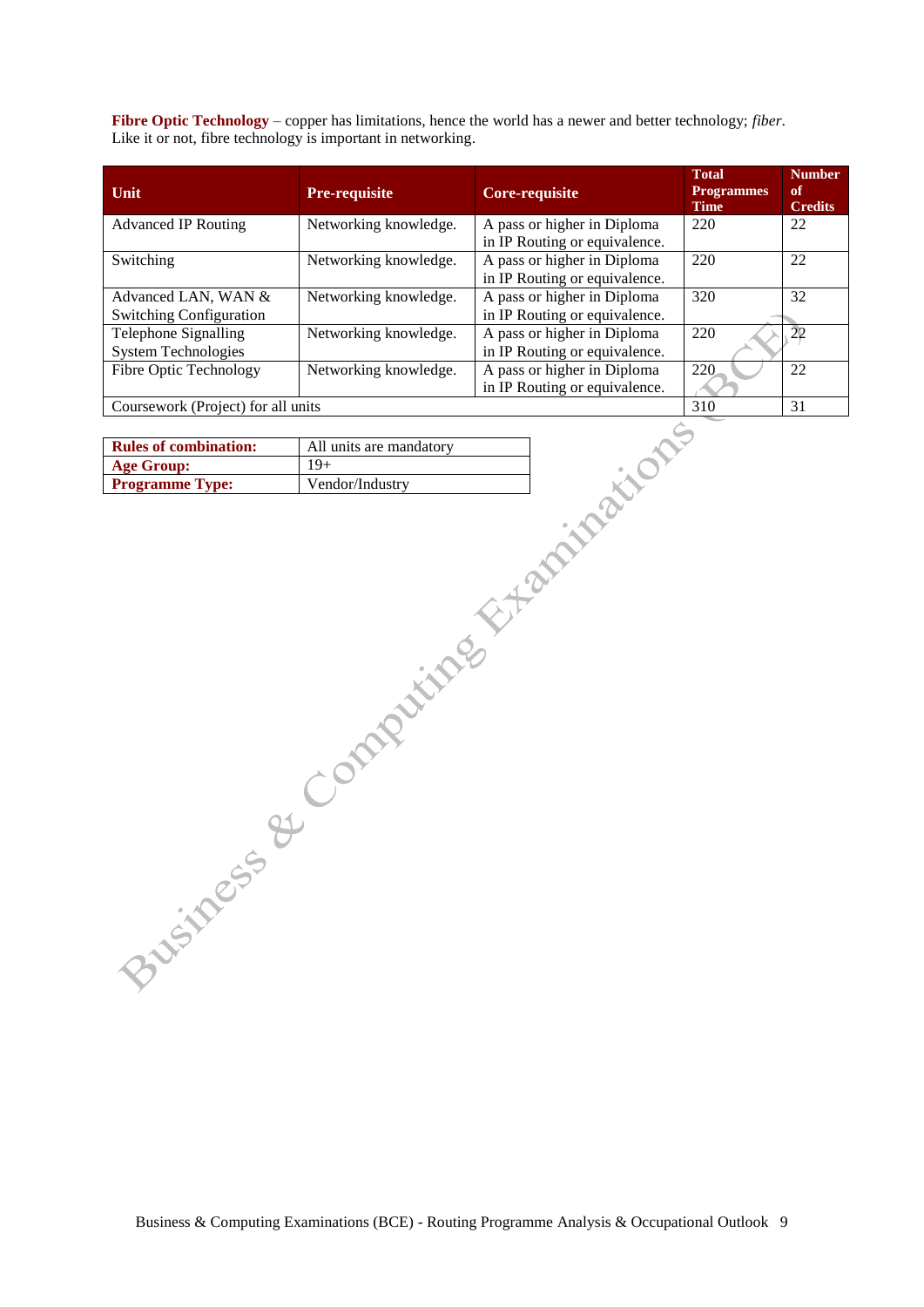|    | <i>n</i> ancea if would bearing from sinormation blice<br><b>Notional Learning Hours</b> |                |                 |                    |                     |                   |                   |                  |
|----|------------------------------------------------------------------------------------------|----------------|-----------------|--------------------|---------------------|-------------------|-------------------|------------------|
|    |                                                                                          |                |                 |                    |                     |                   |                   |                  |
|    | <b>Unit Titles</b>                                                                       | <b>Credits</b> | Guided /        | <b>Independent</b> | <b>Research</b>     | <b>Assessment</b> | <b>Coursework</b> | <b>Total</b>     |
|    |                                                                                          |                | <b>Contact</b>  | <b>Learning</b>    | <b>Activities /</b> | (self/class)      |                   |                  |
|    |                                                                                          |                | <b>Learning</b> |                    | <b>Group Work</b>   |                   |                   |                  |
| 01 | Routing principles                                                                       | 2.0            |                 | n                  |                     |                   |                   | 20               |
| 02 | Configuring EIGRP routing                                                                | 2.0            |                 |                    |                     |                   |                   | 20               |
| 03 | Configuring OSPF routing                                                                 | 2.0            |                 |                    |                     |                   |                   | 20               |
| 04 | <b>OSPF NBMA</b> environment                                                             | 2.0            |                 | n                  |                     |                   |                   | 20               |
| 05 | Network redundancy considerations                                                        | 2.0            |                 |                    |                     |                   |                   | 20               |
| 06 | IP multicast application                                                                 | 2.0            |                 |                    |                     |                   |                   | 20               |
| 07 | Policy based routing                                                                     | 2.0            |                 |                    |                     |                   |                   | 20               |
| 08 | <b>Implementing IP Routing</b>                                                           | 2.0            |                 |                    |                     |                   |                   | 20               |
| 09 | BGP design and implementation                                                            | 2.0            |                 |                    |                     |                   |                   | 20               |
| 10 | Configuring policy control in BGP                                                        | 2.0            |                 |                    |                     |                   |                   | 20               |
| 11 | <b>Broadband connectivity</b>                                                            | 2.0            |                 |                    |                     |                   |                   | $\underline{20}$ |
|    |                                                                                          | 22.0           | 88              |                    |                     |                   |                   | 220              |

## **Advanced IP Routing Learning Hours Information Sheet**

## **Switching Learning Hours Information Sheet**

|     |                                               |                | <b>Notional Learning Hours</b> |                 |                     |                   |                   |              |  |
|-----|-----------------------------------------------|----------------|--------------------------------|-----------------|---------------------|-------------------|-------------------|--------------|--|
|     | <b>Unit Titles</b>                            | <b>Credits</b> | <b>Guided</b> /                | Independent     | <b>Research</b>     | <b>Assessment</b> | <b>Coursework</b> | <b>Total</b> |  |
|     |                                               |                | <b>Contact</b>                 | <b>Learning</b> | <b>Activities /</b> | (self/class)      |                   |              |  |
|     |                                               |                | <b>Learning</b>                |                 | <b>Group Work</b>   |                   |                   |              |  |
| 01  | Multilayer switching                          | 2.0            | 8                              | <sub>0</sub>    |                     |                   |                   | 20           |  |
| 02  | Switch block devices and connectivity         | 2.0            |                                | n               |                     |                   |                   | 20           |  |
| 03  | <b>Ethernet Broadcast Domain</b>              | 2.0            |                                | n               |                     |                   |                   | 20           |  |
| -04 | <b>VLAN</b> implementation                    | 2.0            | O                              | n               |                     |                   |                   | 20           |  |
| 05  | Spanning Tree Protocol (STP)                  | 2.0            |                                | n               |                     |                   |                   | 20           |  |
| 06  | Inter-VLAN routing                            | 2.0            |                                |                 |                     |                   |                   | 20           |  |
| 07  | Configuring multilayer switch route processor | 2.0            |                                | n               |                     |                   |                   | 20           |  |
| 08  | Fault tolerance vs high availability          | 2.0            |                                | n               |                     |                   |                   | 20           |  |
| 09  | Multicast routing protocols                   | 2.0            | ◠                              | n               |                     |                   |                   | 20           |  |
| 10  | Configuring IP multicast routing              | 2.0            |                                |                 |                     |                   |                   | 20           |  |
| -11 | Access control policy                         | 2.0            | <u>8</u>                       | b               | ∠                   |                   |                   | 20           |  |
|     |                                               | 22.0           | 88                             |                 |                     |                   |                   | 220          |  |
|     |                                               |                |                                |                 |                     |                   |                   |              |  |
|     |                                               |                |                                |                 |                     |                   |                   |              |  |
|     |                                               |                |                                |                 |                     |                   |                   |              |  |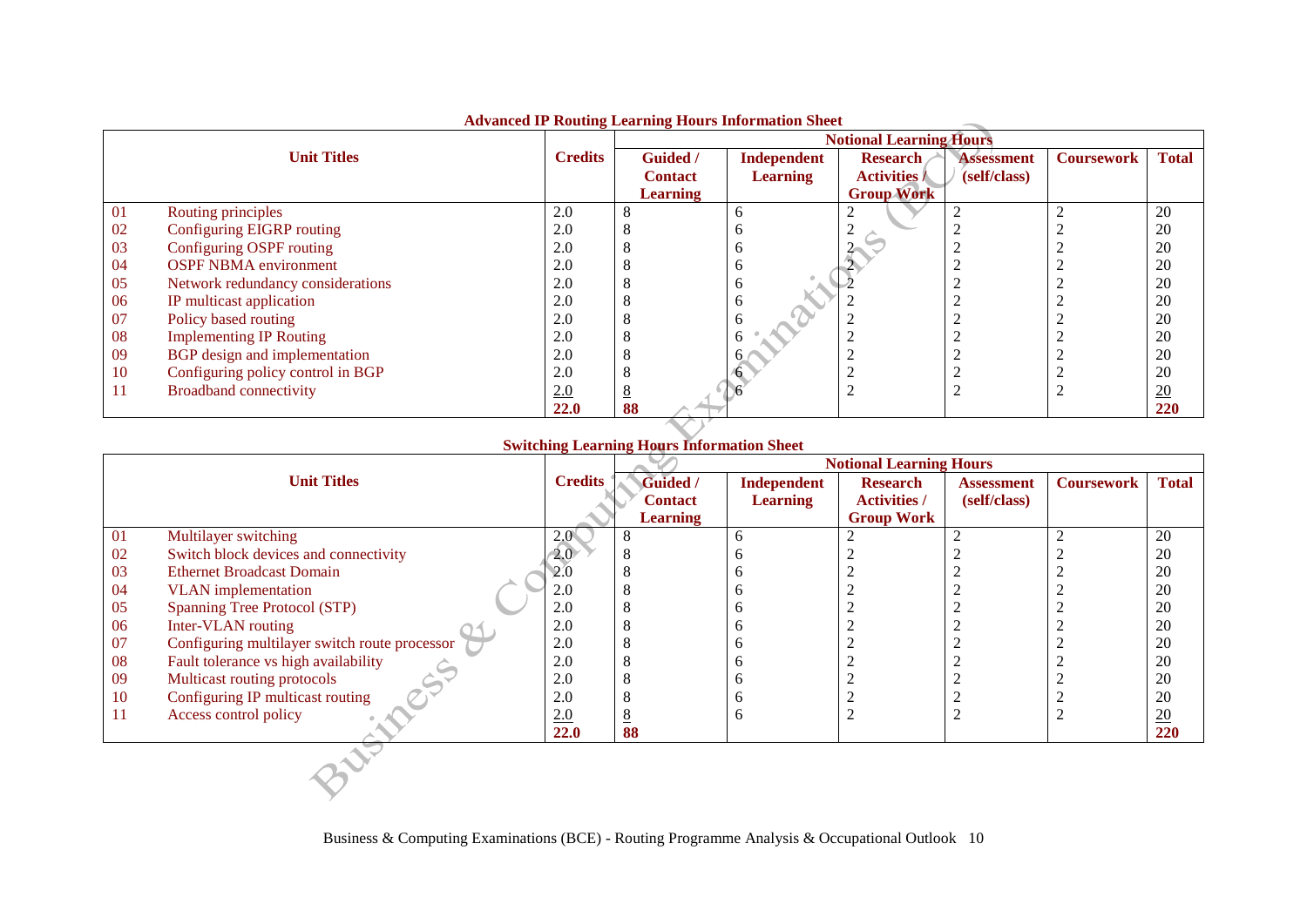|     |                                                            |                |                 |                    | <b>Notional Learning Hours</b> |                   |                   |                 |
|-----|------------------------------------------------------------|----------------|-----------------|--------------------|--------------------------------|-------------------|-------------------|-----------------|
|     | <b>Unit Titles</b>                                         | <b>Credits</b> | <b>Guided</b> / | <b>Independent</b> | <b>Research</b>                | <b>Assessment</b> | <b>Coursework</b> | <b>Total</b>    |
|     |                                                            |                | <b>Contact</b>  | <b>Learning</b>    | <b>Activities /</b>            | (self/class)      |                   |                 |
|     |                                                            |                | <b>Learning</b> |                    | <b>Group Work</b>              |                   |                   |                 |
| 01  | Internetwork hardware and software components              | 2.0            |                 | h                  |                                |                   |                   | 20              |
| 02  | <b>LAN</b> technology Ethernet standards                   | 2.0            |                 |                    |                                |                   |                   | 20              |
| 03  | WAN functions and protocol technologies                    | 2.0            |                 |                    |                                |                   |                   | 20              |
| 04  | Frame Relay network terminology                            | 2.0            |                 |                    |                                |                   |                   | 20              |
| 05  | Voice over technology solutions                            | 2.0            |                 | h                  |                                |                   |                   | 20              |
| 06  | <b>Integrated Services Digital Network (ISDN) concepts</b> | 2.0            |                 |                    |                                |                   |                   | 20              |
| 07  | Asynchronous Transfer Mode (ATM) technology                | 2.0            |                 |                    |                                |                   |                   | 20              |
| 08  | Transporting non-routable protocols                        | 2.0            |                 |                    |                                |                   |                   | 20              |
| -09 | Network Time Protocol (NTP) implementation                 | 2.0            |                 |                    |                                |                   |                   | 20              |
| 10  | <b>Cisco Catalyst Intelligent Ethernet Switches</b>        | 2.0            |                 |                    |                                |                   |                   | 20              |
| 11  | Policy based routing                                       | 2.0            |                 |                    |                                |                   |                   | 20              |
| 12  | Multicast network design                                   | 2.0            | ð               |                    |                                |                   |                   | 20              |
| 13  | Quality of Service (QoS) technology and implementation     | 2.0            |                 | n                  |                                |                   |                   | 20              |
| 14  | <b>Reservation Setup Protocol (RSVP)</b>                   | 2.0            |                 |                    |                                |                   |                   | 20              |
| 15  | Congestion management                                      | 2.0            |                 | n                  |                                |                   |                   | 20              |
| 16  | <b>BGP</b> configuration                                   | 2.0            |                 | n                  |                                |                   |                   | $\overline{20}$ |
|     |                                                            | 32.0           |                 |                    |                                |                   |                   | 320             |

**Advanced LAN, WAN & Switching Configuration Learning Hours Information Sheet**